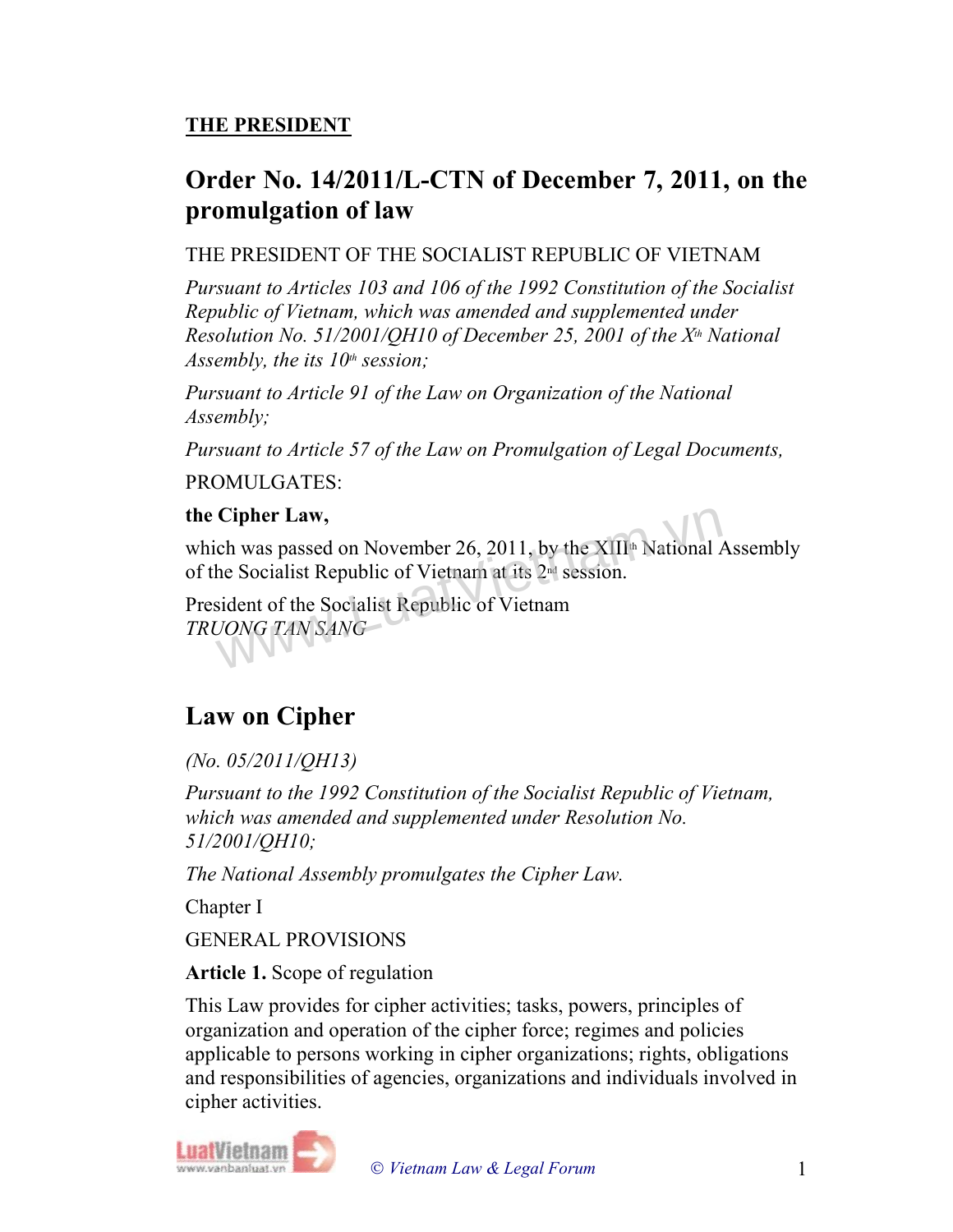## Article 2. Subjects of application

This Law applies to cipher organizations, persons working in cipher organizations and agencies, organizations and individuals involved in cipher activities.

#### Article 3. Interpretation of terms

In this Law, the terms and phrases below are construed as follows:

1. Cipher activities mean especially confidential activities in the field of national security, involving the use of coding skills and techniques and relevant solutions for protecting state secret information, which are carried out by a specialized force.

2. Code means exclusive rules and conventions used to change forms of expressing information to protect the confidentiality, genuineness and integrity of information contents.

3. Coding operations mean technical measures, regulations and solutions aiming to protect the safety and confidentiality and ensure the reliability of coding techniques.

4. Coding techniques mean methods and means involving application of codes to protect information. Ing to protect the safety and confidentiality and clistic the fer-<br>ling techniques.<br>Coding techniques mean methods and means involving applicares to protect information.<br>Containing means a process of using coding technique

5. Encoding means a process of using coding techniques to change forms of expressing information.

6. Code product means documents, technical facilities and equipment and operations of coding for the protection of information.

7. Cipher liaison network means a liaison network using code products supplied and directly managed by cipher organizations to protect state secret information.

Article 4. State policies on building and developing the cipher force

1. To build a regular and modern cipher force which is absolutely loyal to the Communist Party of Vietnam and the State of the Socialist Republic of Vietnam.

2. To prioritize investment in research and application of coding science and technology; to increase investment in the development of national code infrastructure and the training of human resources for cipher activities.

3. To expand the relations of international cooperation in cipher on the basis of guaranteeing the independence, sovereignty and strictness in principle and compliance with the law on protection of state secrets.

Article 5. Principles of organization and operation of the cipher force

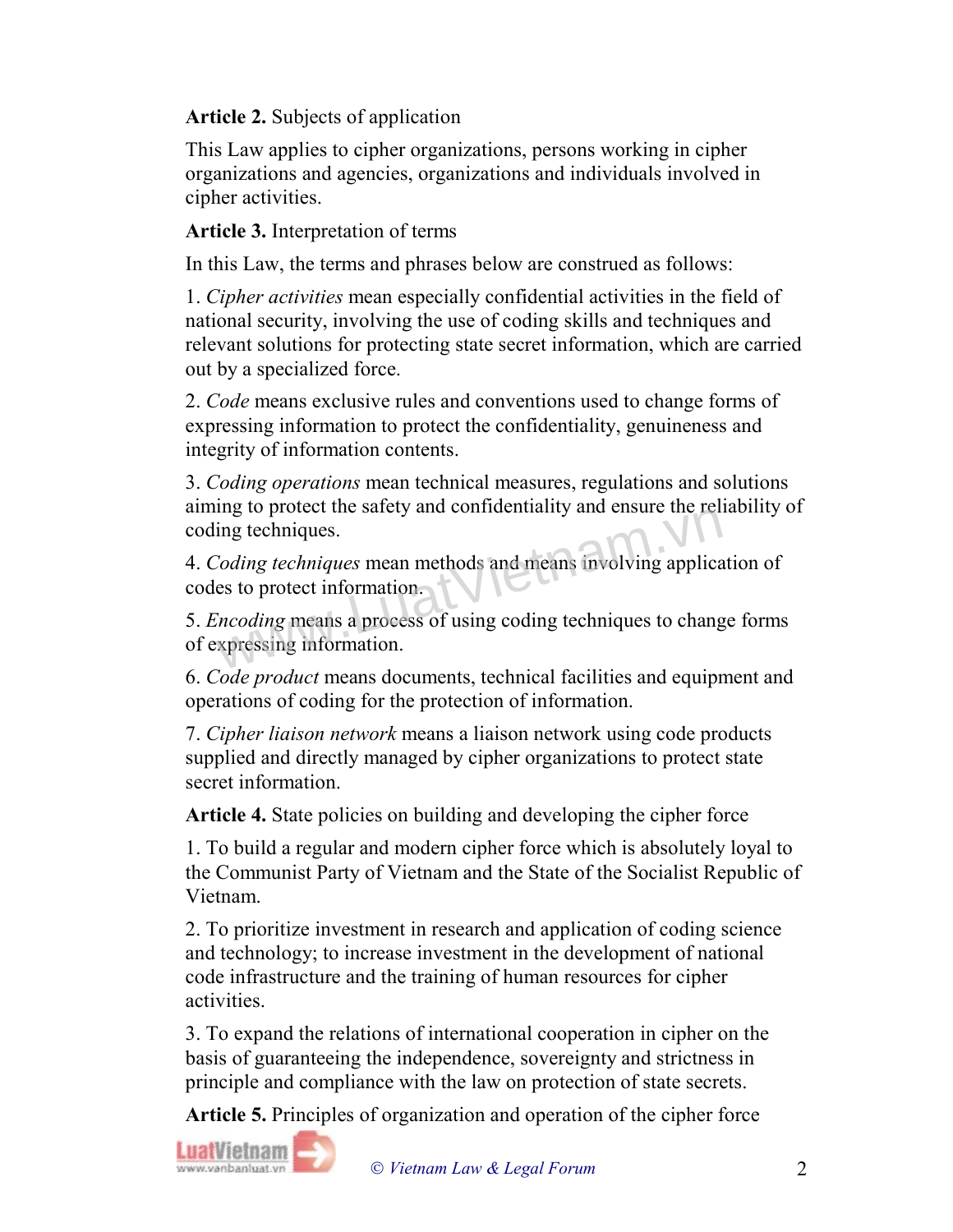1. To be placed under the absolute and direct leadership in all aspects of the Communist Party of Vietnam and the unified management of the State.

2. To comply with the Constitution and law, to protect the interests of the State, and the rights and legitimate interests of agencies, organizations and individuals.

3. To ensure absolute confidentiality, safety, accuracy and timeliness.

4. To be closely and uniformly organized according to the requirements of the Party's leadership and the State's management, the direction and command of the people's armed forces and the requirements of protecting state secret information.

5. To be subject to a peculiar specialized management regime and a strict working regime; to be equipped with advanced coding science and operations and modern coding techniques and technology.

Article 6. Cipher-related state management responsibilities

1. The Government performs the unified state management of cipher.

2. The Minister of National Defense shall take responsibility before the Government for performing the state management of cipher and personally direct the operation of the Government Cipher Commission. The Minister of National Defense shall take responsibility beforement for performing the state management of cipher and p<br>cernment for performing the state management of cipher and p<br>cet the operation of the Government Cip

3. The Government Cipher Commission is the national code agency performing the specialized management of cipher and having the responsibility to assist the Minister of National Defense in performing the state management of cipher.

4. Competent agencies of the Communist Party of Vietnam shall manage cipher within the scope under their charge.

5. Ministers and heads of ministerial-level agencies shall, within the scope of their respective tasks and powers, coordinate with the Minister of National Defense in performing the state management of cipher.

6. The People's Committees at all levels shall perform the state management of cipher under the Government's decentralization.

Article 7. Responsibility to assist the cipher force

Agencies, organizations and individuals are responsible for assisting the cipher force and cipher officers in the performance of their tasks when so requested.

Article 8. Protection of confidentiality of code products and information in cipher activities

Code products and information on cipher organizations and liaison networks, work places, production establishments and storehouses of

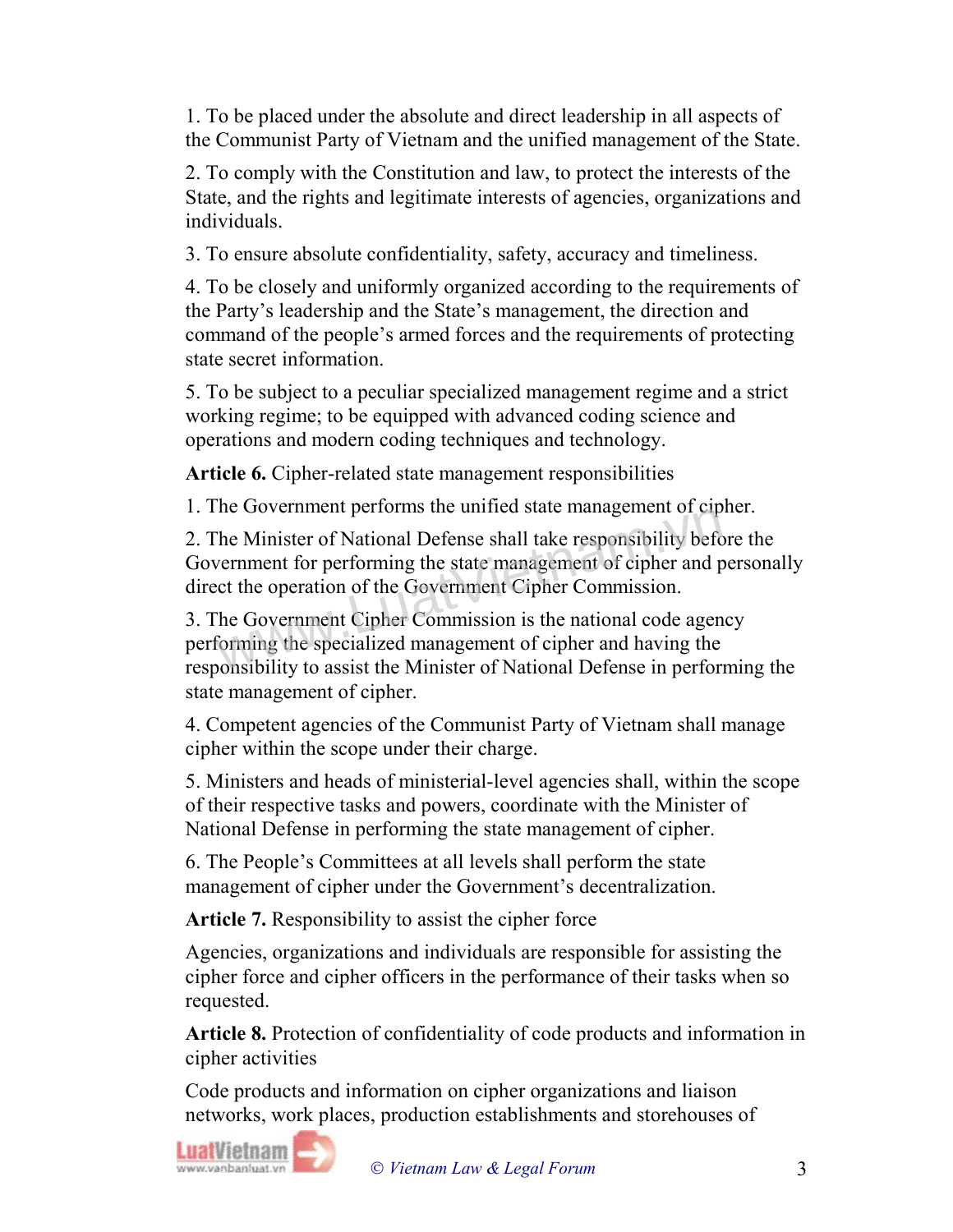cipher code products are state secrets which must be managed and protected under the law on protection of state secrets.

Article 9. Encoding of state secret information

1. State secret information transmitted by communication or telecommunications equipment must be encoded in cipher codes.

2. State secret information stored in electronic equipment, computers and on telecommunications networks must be encoded in cipher codes.

The Government provides for types of state secret information to be encoded under this Clause.

Article 10. Funds and physical foundations for cipher activities

1. Funds for cipher activities are allocated from the state budget.

2. The allocation, management and use of funds and physical foundations for cipher activities and the audit thereof comply with the laws applicable to the field of defense and security.

Article 11. Prohibited acts



1. Disclosing state secrets and work secrets in cipher activities.

2. Using code products not supplied by the Government Cipher Commission for protection of state secret information. icle 11. Prohibited acts<br>Disclosing state secrets and work secrets in cipher activities.<br>Using code products not supplied by the Government Cipher<br>memission for protection of state secret information.<br>Abusing one's assigne

3. Abusing one's assigned tasks and powers in cipher activities to harm national security, interests of the State or rights and legitimate interests of agencies, organizations and individuals.

4. Transmitting state secret information via communication and telecommunications equipment without encoding them in cipher codes.

5. Illegally researching, producing, using, collecting or destroying cipher code products in contravention of law.

6. Deliberately damaging and appropriating cipher code products.

7. Illegally obstructing cipher activities.

Chapter II

CODING ACTIVITIES TO PROTECT STATE SECRET INFORMATION

Article 12. Coding science and technology activities, transfer of coding technologies

1. Coding science and technology activities and the transfer of coding technologies to protect state secret information must comply with the law on protection of state secrets.

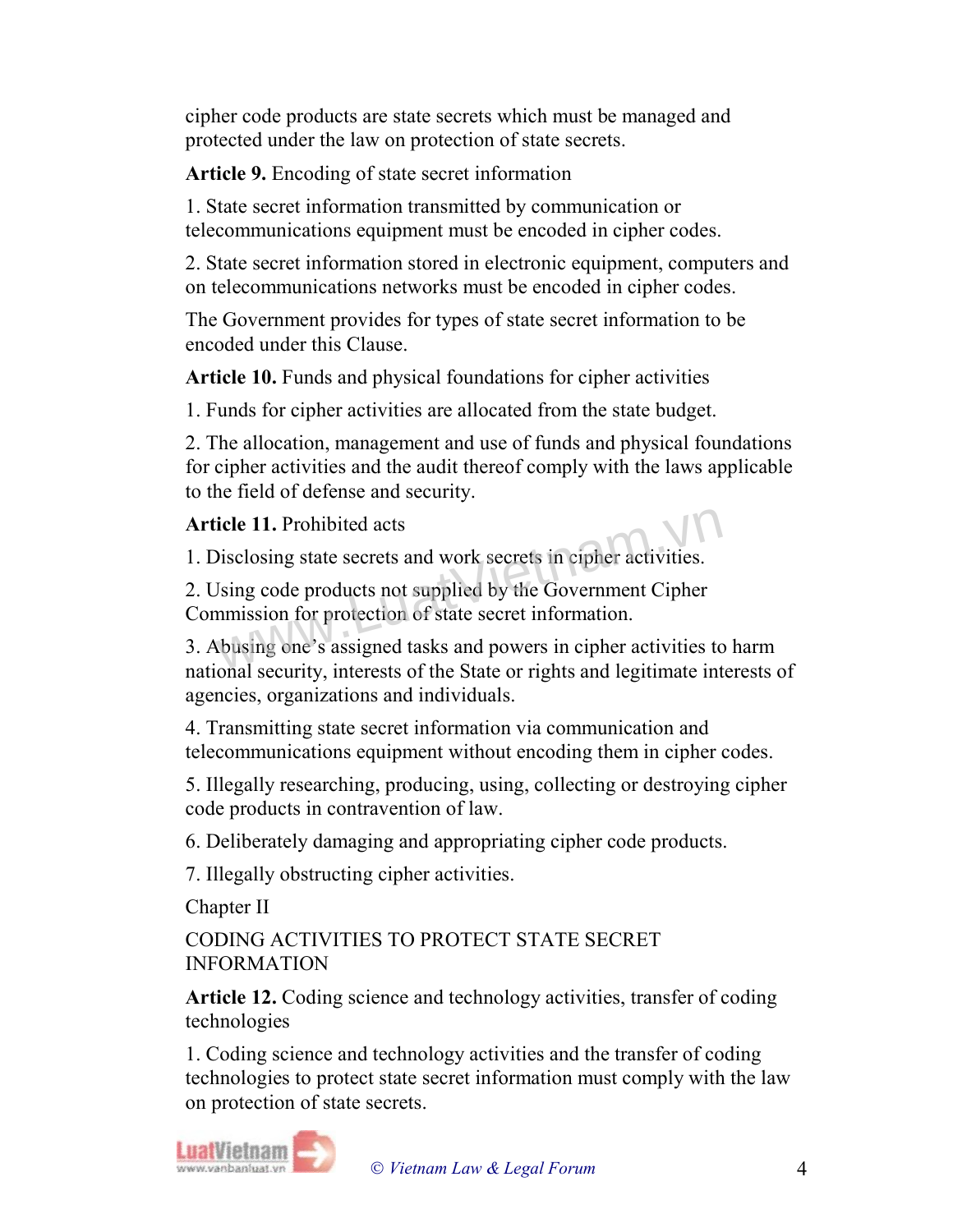2. Fully qualified and capable organizations and individuals may register and participate as members or collaborators of coding science and technology research projects to protect state secret information.

When necessary, the Government may mobilize scientific and technological potential of agencies, organizations and individuals for research, production and use of codes to protect state secret information.

3. The State uniformly manages and organizes coding science and technology activities and transfer of coding technologies for the protection of state secret information.

4. The Government shall detail this Article.

Article 13. Production and supply of code products

1. The State monopolizes the production and supply of code products for agencies and organizations to protect state secret information.

2. The Government Cipher Commission shall plan and organize the production and supply of code products and directly manage code production establishments for the protection of state secret information.

Article 14. Import of equipment and technologies for research and production of code products

1. The State shall adopt policies to prioritize the import of equipment and technologies for research and production of code products to protect state secret information, which cannot be produced at home yet. Exercise and directly manage conduction and suppry of code products and directly manage code<br>duction establishments for the protection of state secret inform<br>icle 14. Import of equipment and technologies for research and<br>d

2. The Prime Minister shall provide for mechanisms for the import of equipment and technologies for research and production of code products.

Article 15. Technical standards, verification and evaluation of code products

1. Code products to protect state secret information must comply with technical standards, be verified and evaluated before use.

2. The Government shall provide for the formulation, appraisal and promulgation of technical standards applicable to code products; prescribe the management of activities of verifying and evaluating code products for the protection of state secret information.

Article 16. Management and use of code products

1. Code products for the protection of state secret information must be uniformly and strictly managed.

2. The use of code products for the protection of state secret information must comply with operation regulations and use process applicable to each type of code products.

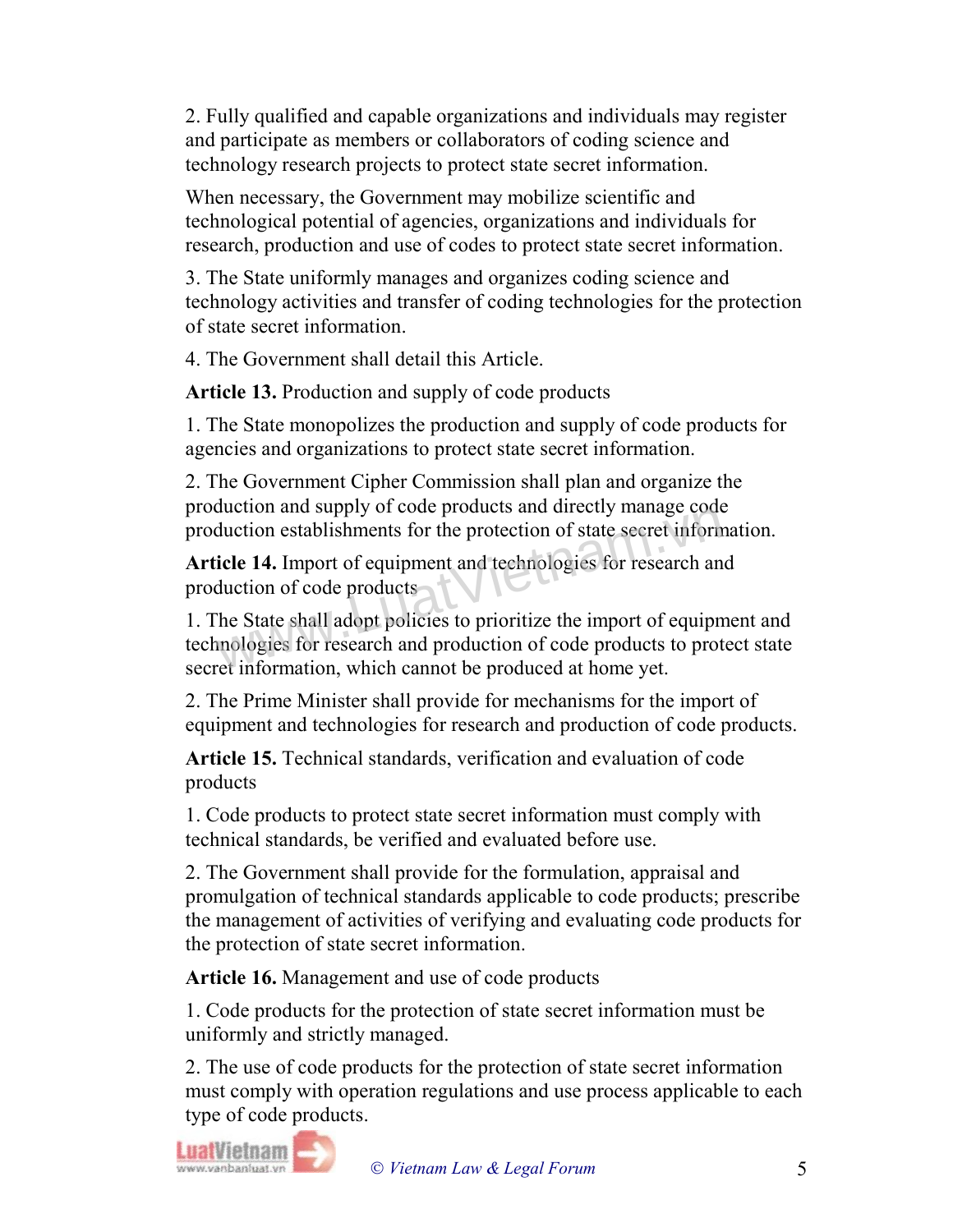3. Users of code products shall ensure human resources, equipment and necessary conditions for ready use to ensure code security and safety.

Article 17. Establishment and dissolution of cipher liaison networks

1. A cipher liaison network may be established when there appears demand to protect state secret information in codes and when the personnel, technical, security and safety conditions are fully met.

2. The establishment or dissolution of a cipher liaison network shall be decided by heads of competent cipher-using agencies or organizations after obtaining written consent of the Government Cipher Commission to operational issues.

3. In case of emergency to establish or dissolve a cipher liaison network, the head of a cipher-using agency or organization may decide thereon and promptly report his/her decision to the Government Cipher Commission.

4. The Government shall specify the conditions, competence, order and procedures for establishment and dissolution of cipher liaison networks in conformity with the tasks of each system of cipher organizations.

Article 18. Development of code products to protect state secret information stored in electronic equipment, computers and telecommunications networks formity with the tasks of each system of cipher organizations.<br> **icle 18.** Development of code products to protect state secret<br>
rmation stored in electronic equipment, computers and<br>
communications networks<br>
sencies, orga

1. Agencies, organizations or individuals having state secret information stored in electronic equipment, computers or telecommunications networks provided in Clause 2, Article 9 of this Law shall send written requests for development of code products to competent cipher organizations.

2. Competent cipher organizations shall develop code products for the protection of state secret information stored in electronic equipment, computer and telecommunications networks according to regulations of the Government.

Article 19. Assurance of code safety in case of emergency or danger

In case of emergency or danger and there exist no other alternative measures to ensure code safety, code product users shall immediately apply the measure of destruction and promptly report thereon to competent persons.

Chapter III

TASKS, POWERS AND ORGANIZATION OF THE CIPHER FORCE

Article 20. Position, functions and tasks of the cipher force

The cipher force is a specialized force to protect state secrets, functioning to advise the Party and the State on cipher work and conduct cipher

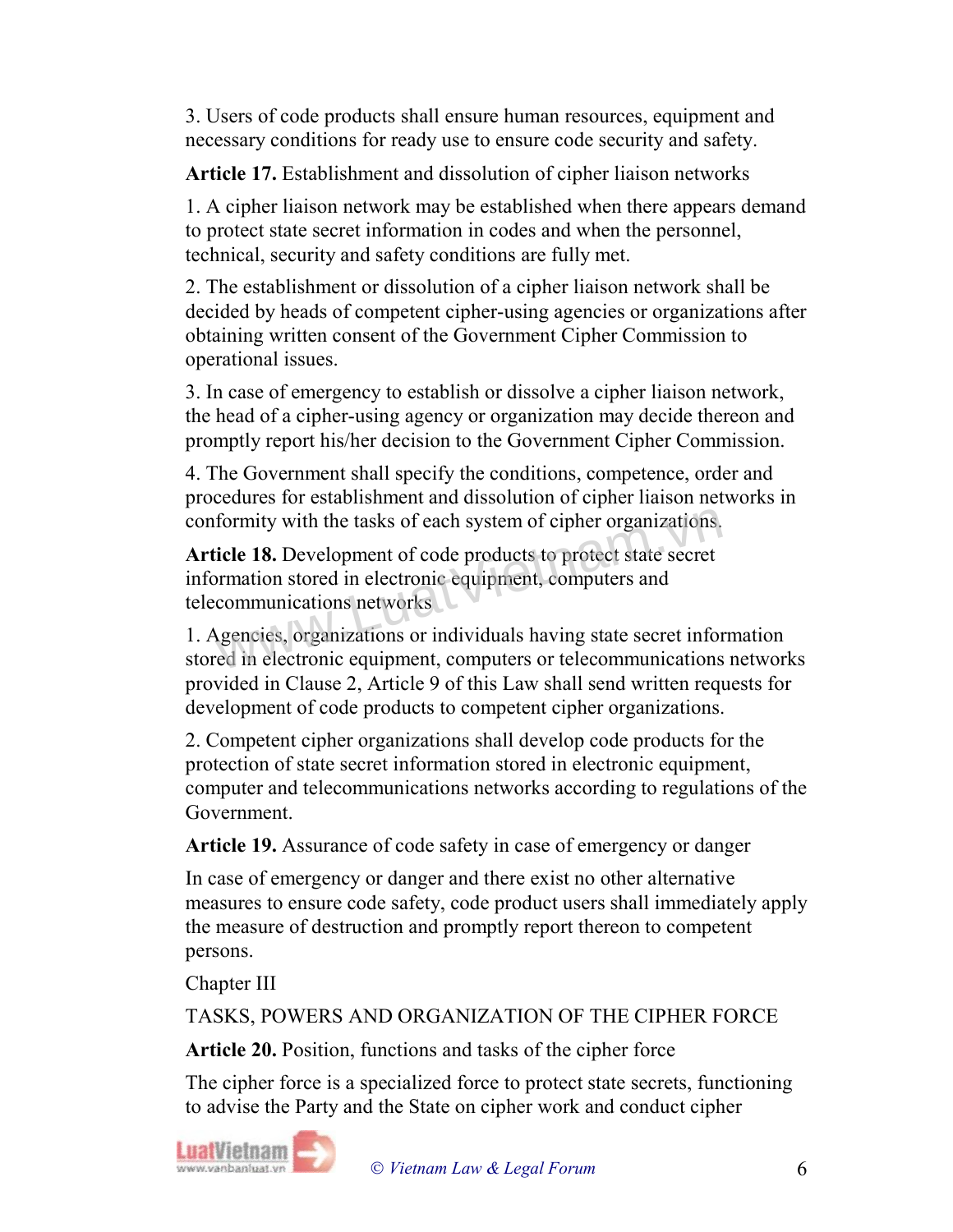activities; contribute to ensuring absolute confidentiality, safety, accuracy and timeliness of information to serve the Party's leadership, the State's management and the direction and command of the people's armed forces in all circumstances; take the initiative in preventing and combating codespying activities which harm the national security, the interests of the State or the rights and legitimate interests of agencies, organizations or individuals.

Article 21. Tasks and powers of the Government Cipher Commission

1. To advise and propose the Minister of National Defense to promulgate or submit to competent agencies for promulgation strategies, policies and legal documents on cipher.

2. To assist the Minister of National Defense in:

a/ Organizing the implementation of cipher strategies, policies and laws;

b/ Directing and coordinating with concerned agencies in building cipher organizations in a uniform and strict manner and building a clean, strong and firm cipher force with good qualifications and operations;

c/ Organizing the establishment and unified management of cipher liaison network systems; managing and controlling the use of code products nationwide; firm cipher force with good qualifications and operations;<br>Drganizing the establishment and unified management of ciphe<br>work systems; managing and controlling the use of code produ<br>onwide;<br>ubmitting to the Government regul

d/ Submitting to the Government regulations on the organizational apparatus and payroll of the Government Cipher Commission.

3. To organize and direct the training and retraining in coding operations and techniques within the entire cipher sector.

4. To organize and uniformly manage the cipher scientific research and technological development for the protection of state secret information; to coordinate with concerned agencies and organizations in managing the import of equipment and technologies for research and production of code products.

5. To perform the unified management of and ensure coding operations and techniques for cipher activities nationwide; to produce and supply code products for the protection of state secret information and build physical and technical foundations for developing a regular and modern cipher force.

6. To ensure the readiness of the cipher liaison network system, the reserve forces and code product reserve sources for effectively coping with all circumstances.

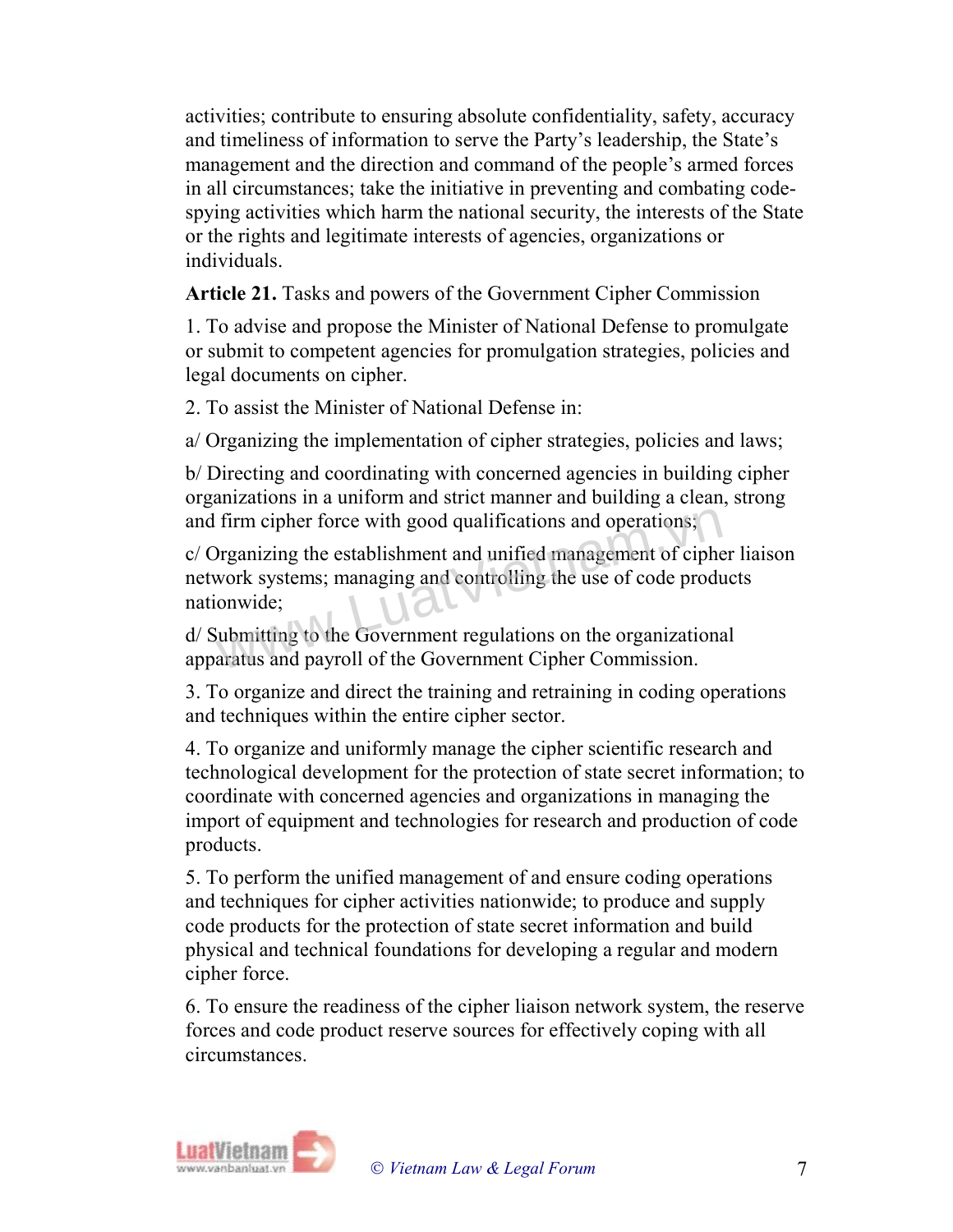7. To perform the tasks of a key planning and investment and central budget unit; to directly manage its physical foundations, technical facilities and equipment.

8. To coordinate with related agencies and organizations in organizing the implementation and inspection of the encoding of state secret information.

9. To organize the protection of confidentiality of code products and other state secret information in cipher activities.

10. To coordinate with related agencies and organizations in the management of activities of researching, producing, dealing in and using codes to serve socio-economic development; and to provide information confidentiality and safety services for agencies, organizations and individuals in accordance with law.

11. To inspect, examine and settle complaints and denunciations and handle violations related to cipher in accordance with law.

12. To implement international cooperation on cipher.

13. To perform other tasks and powers defined by law. To perform other tasks and powers defined by law.<br>
icle 22. Organization of the cipher force<br>
The Government Cipher Commission<br>
Ministerial or sectorial cipher organizations, including:<br>
The system of cipher organizations

Article 22. Organization of the cipher force

- 1. The Government Cipher Commission
- 2. Ministerial or sectorial cipher organizations, including:
- a/ The system of cipher organizations of the People's Army;
- b/ The system of cipher organizations of the People's Public Security;
- c/ The system of diplomacy cipher organizations;

d/ The system of cipher organizations in Party agencies, other agencies of the State at central and local levels.

3. Cipher organizations within the cipher systems of ministries and sectors defined in Clause 2 of this Article are independent bodies placed under the leadership of competent agencies of the Communist Party of Vietnam, the direction by heads of cipher users and the operational management by superior cipher organizations.

4. The Government shall provide for the establishment and dissolution of cipher organizations and the organizational structure of the Government Cipher Commission.

Chapter IV

PERSONS WORKING IN CIPHER ORGANIZATIONS AND REGIMES, POLICIES APPLICABLE TO THESE PERSONS

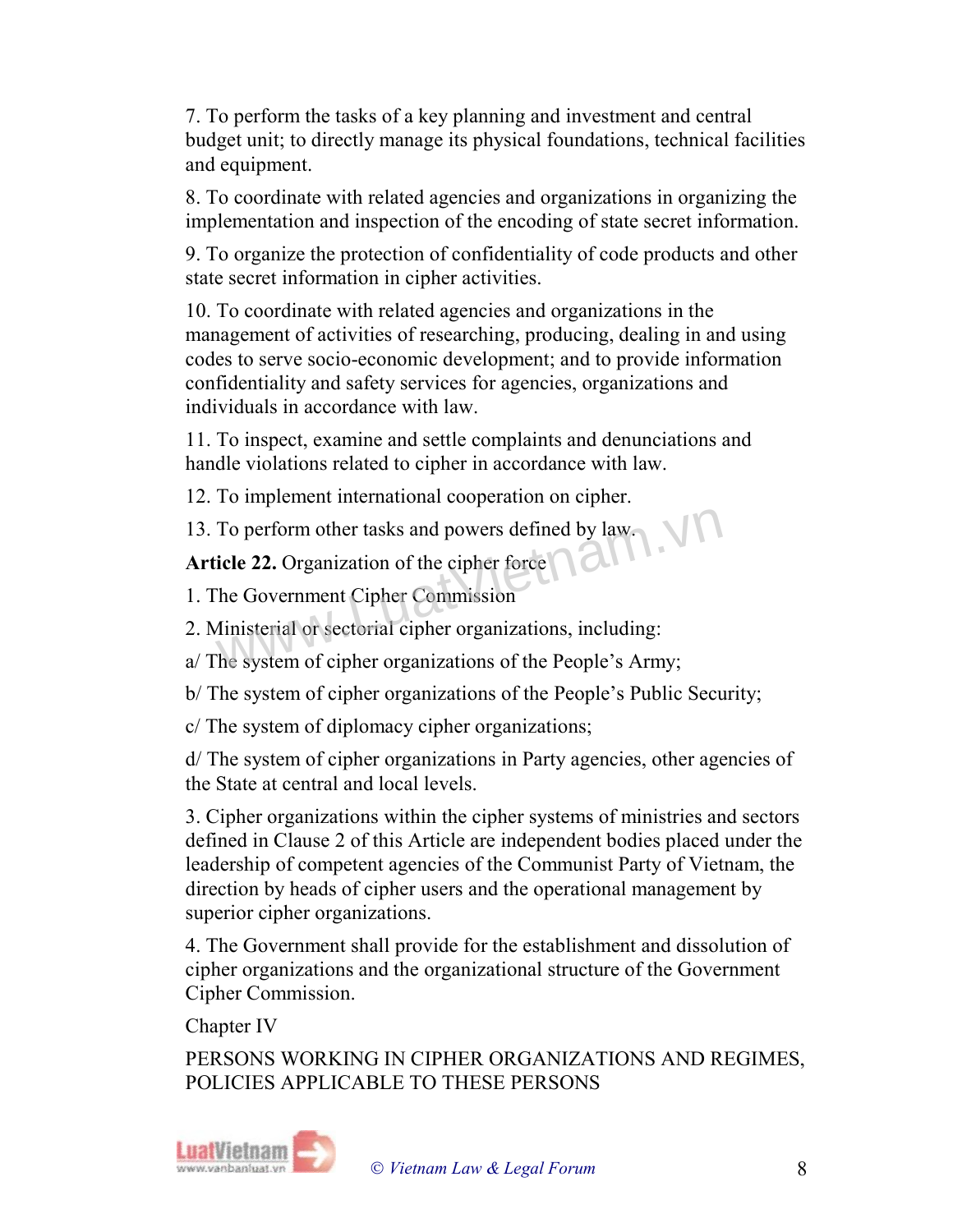Article 23. Persons working in cipher organizations

1. Persons working in cipher organizations include:

a/ Persons who are transferred, seconded or appointed to perform the tasks of the cipher force (below referred to as cipher officers);

b/ Persons who are selected for training in cipher operations;

c/ Persons working in cipher organizations other than those defined at Points a and b, Clause 1 of this Article (below referred to as non-cipher officers in cipher organizations).

2. The Government shall stipulate the grades and titles of persons working in cipher organizations.

Article 24. Obligations and responsibilities of persons working in cipher organizations

1. To keep confidential state secret information and cipher work secrets, even when they no longer work in cipher organizations.

2. To submit to the assignment and transfer by their agencies or organizations and strictly and fully perform the assigned tasks; to be devoted to their work and ready to well fulfill their tasks in all circumstances; to strictly abide by the Party's line and policies and the State's laws, and the statutes, regimes and regulations on cipher work; to keep and preserve the assigned code products in absolute safety. The submit to the assignment and transfer by their agencies or<br>anizations and strictly and fully perform the assigned tasks; to<br>oted to their work and ready to well fulfill their tasks in all<br>umstances; to strictly abide b

3. To regularly preserve and foster their revolutionary morality, learn for higher qualifications, knowledge and capability in politics, cipher and military operation, culture and physical strength so as to fulfill their tasks.

4. Upon receipt of an order of a competent person, if having a ground to believe that such order is illegal, to immediately report it to the person who issues the order; if having to obey the order, to promptly report it to the immediate superior of the person who issues the order and to bear no responsibility for the consequences of the execution of such order.

5. To fulfill other tasks and responsibilities defined by law.

Article 25. Recruitment of persons into cipher organizations

1. Persons who bear only the Vietnamese nationality, reside in Vietnam, are aged full 18 years, fully satisfy the standards on political and moral quality, educational level, health, have the aspiration and capability suitable to cipher work, can be recruited into cipher organizations.

2. Cipher organizations have priority to select students and pupils who are excellent graduates from different educational institutions and fully satisfy

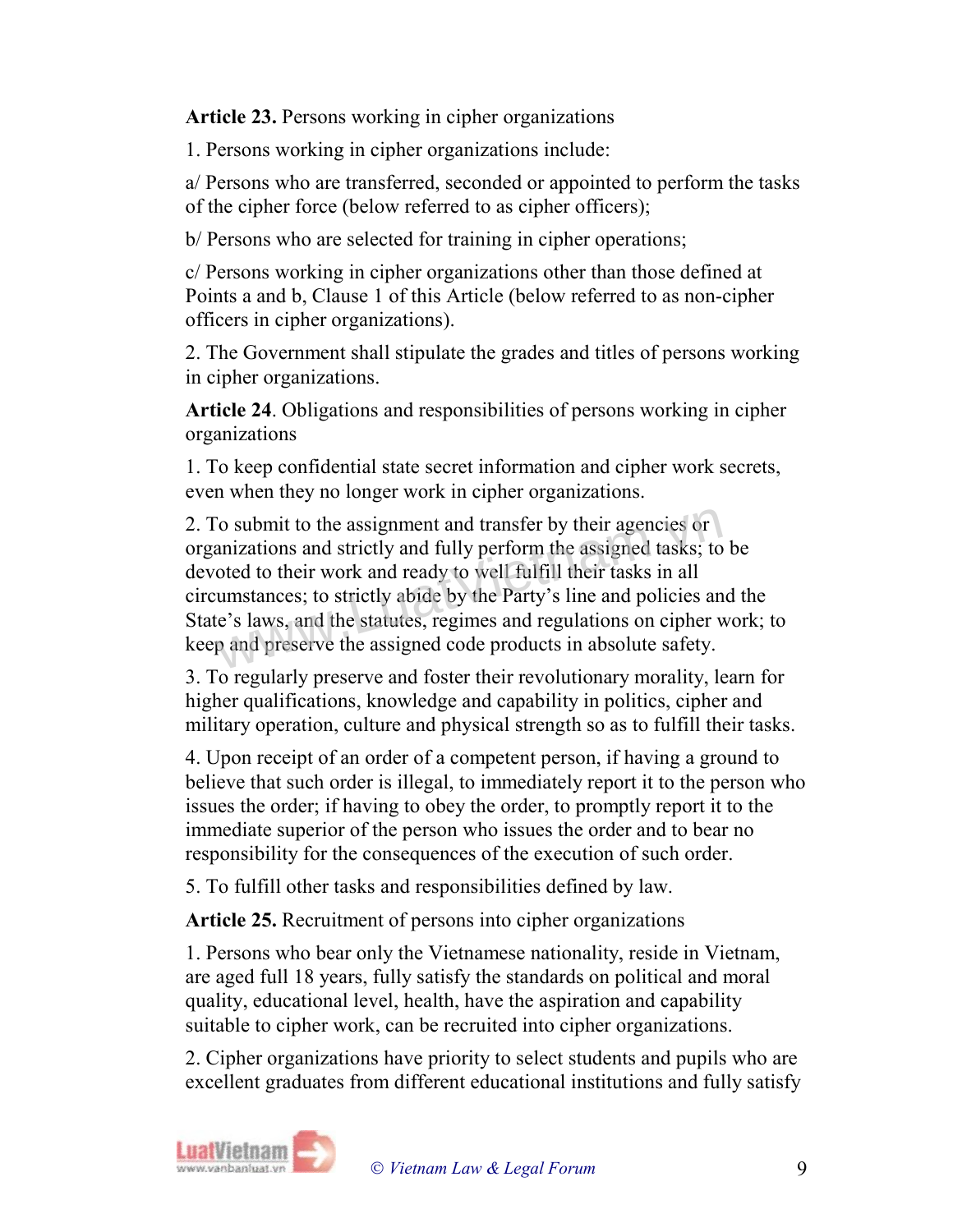the standards defined in Clause 1 of this Article, for training and recruitment in the cipher force.

Article 26. Standards of cipher officers

1. Cipher officers must fully satisfy the following standards:

a/ Having a firm political stuff, being absolutely loyal to the Fatherland and people, to the Communist Party of Vietnam and the State of the Socialist Republic of Vietnam; voluntarily rendering long-term service in cipher organizations; being ready to undertake and fulfill assigned tasks.

b/ Having good moral quality, clean and clear family and personal political backgrounds;

c/ Possessing political and professional qualifications, skills, practical capabilities and good health as required by assigned tasks;

d/ Being trained in cipher operations.

2. Cipher officers, when failing to satisfy the standards defined in Clause 1 of this Article, are not allowed to continue with cipher work. On a case-bycase basis, competent cipher users shall decide to handle these officers under law. his Article, are not allowed to continue with cipher work. On a<br>
e basis, competent cipher users shall decide to handle these of<br>
er law.<br> **icle 27.** Working ages of cipher officers<br>
The age limit of cipher officers being

## Article 27. Working ages of cipher officers

1. The age limit of cipher officers being army men or policemen complies with the laws on the People's Army and the People's Public Security. The age limit of cipher officers being neither army men nor police men complies with the Labor Code.

2. Cipher officers who are neither army men nor police men and satisfy the State-prescribed social insurance conditions are entitled to retirement; those who work in cipher organizations for full 25 years, for men, or full 20 years, for women and fully pay social insurance premiums with at least five years working as cipher officers and are no longer required to work in cipher organizations by cipher agencies or cannot be transferred to other jobs may retire before the age limit mentioned in Clause 1 of this Article.

Article 28. Seconding of cipher officers

1. Based on the cipher task requirements, cipher officers may be seconded under decisions of competent authorities.

2. Seconded cipher officers are entitled to the regimes and policies provided in this Law and relevant laws.

Article 29. Time limit for non-participation in coding activities

Persons working in cipher organizations defined at Points a and b, Clause 1, Article 23 of this Law, when retiring or being transferred out of the

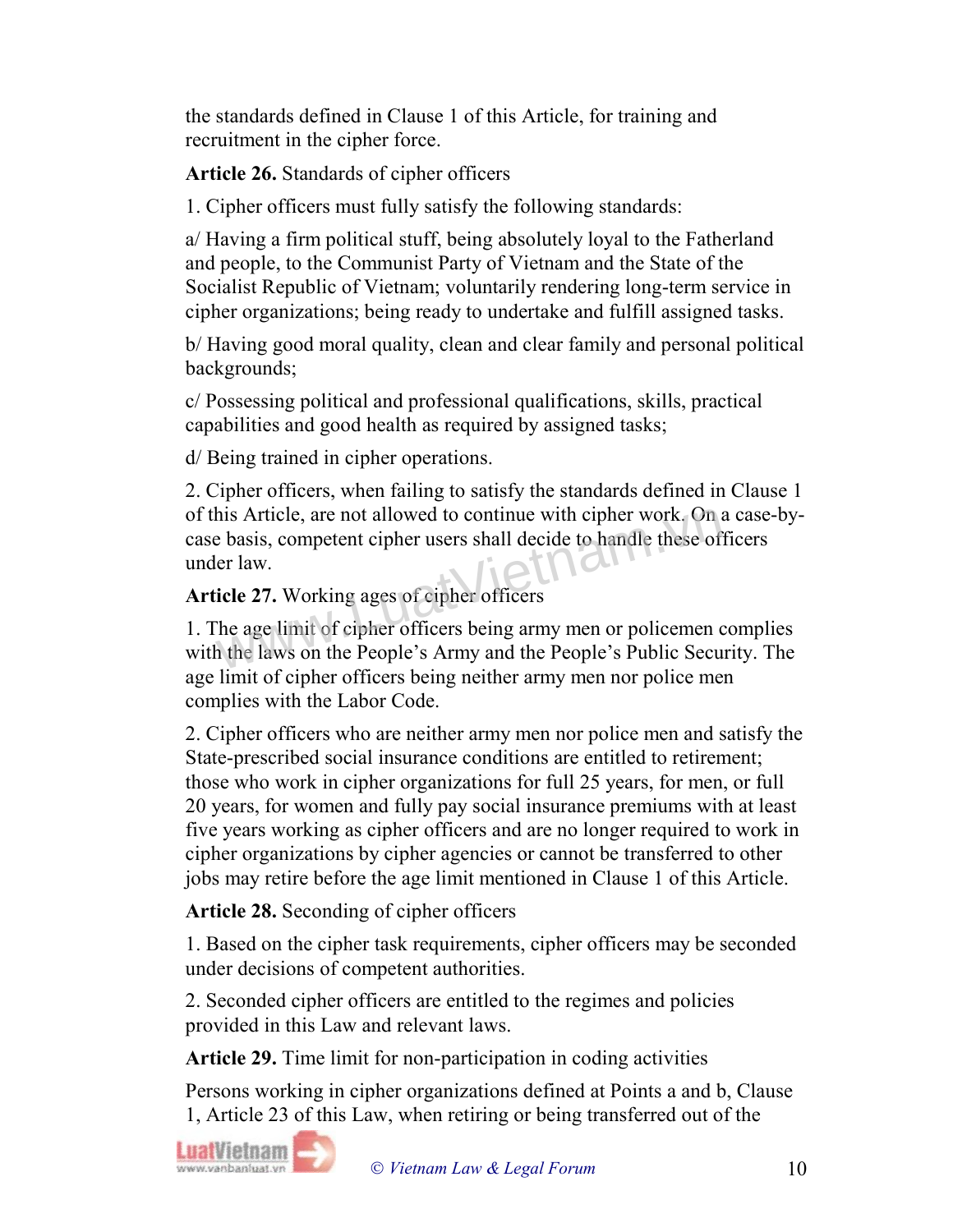cipher service or to other jobs or quitting their jobs, within 5 years after the issuance of decisions on their retirement, work or job transfer, or quitting of their job, may not participate in coding activities for organizations or individuals outside the cipher service.

Article 30. Training and employment of persons working in cipher organizations

1. Person working in cipher organizations must be trained in politics, cipher operations, law and other necessary knowledge relevant to their assigned tasks.

2. Persons who have completed cipher training courses may be transferred or appointed by competent agencies to work in cipher organizations.

Article 31. Regimes and policies applicable to cipher officers

1. Cipher officers who are army men or police men enjoy wage and allowance regimes as well as other regimes and policies applicable to the People's Army or the People's Public Security.

2. Cipher officers who are neither army men nor police men are entitled to wage and allowance regimes as well as other regimes and policies like those applicable to army men and are exempt from active military service. lipher officers who are neither army men nor police men are e<br>ge and allowance regimes as well as other regimes and policies<br>e applicable to army men and are exempt from active military<br>lipher officers are entitled to pecu

3. Cipher officers are entitled to peculiar regimes and policies prescribed by law for the cipher service.

4. The Government shall detail this Article.

Article 32. Regimes and policies applicable to persons selected for cipher training

Persons selected for cipher training are entitled to the regimes and policies like those applicable to cadets at army or police schools.

Article 33. Regimes and policies applicable to non-cipher officers in cipher organizations

1 Non-cipher officers in cipher organizations who are army men or police men are entitled to wage and allowance regimes as well as other regimes and policies applicable to the People's Army or the People's Public Security.

2. Non-cipher officers in cipher organizations who are neither army men nor police men, enjoy wage and allowance regimes as well as other regimes and policies like those applicable to defense workers or employees in the People's Army, and are exempt from active military service.

Article 34. Allowance regime for code confidentiality protection responsibility

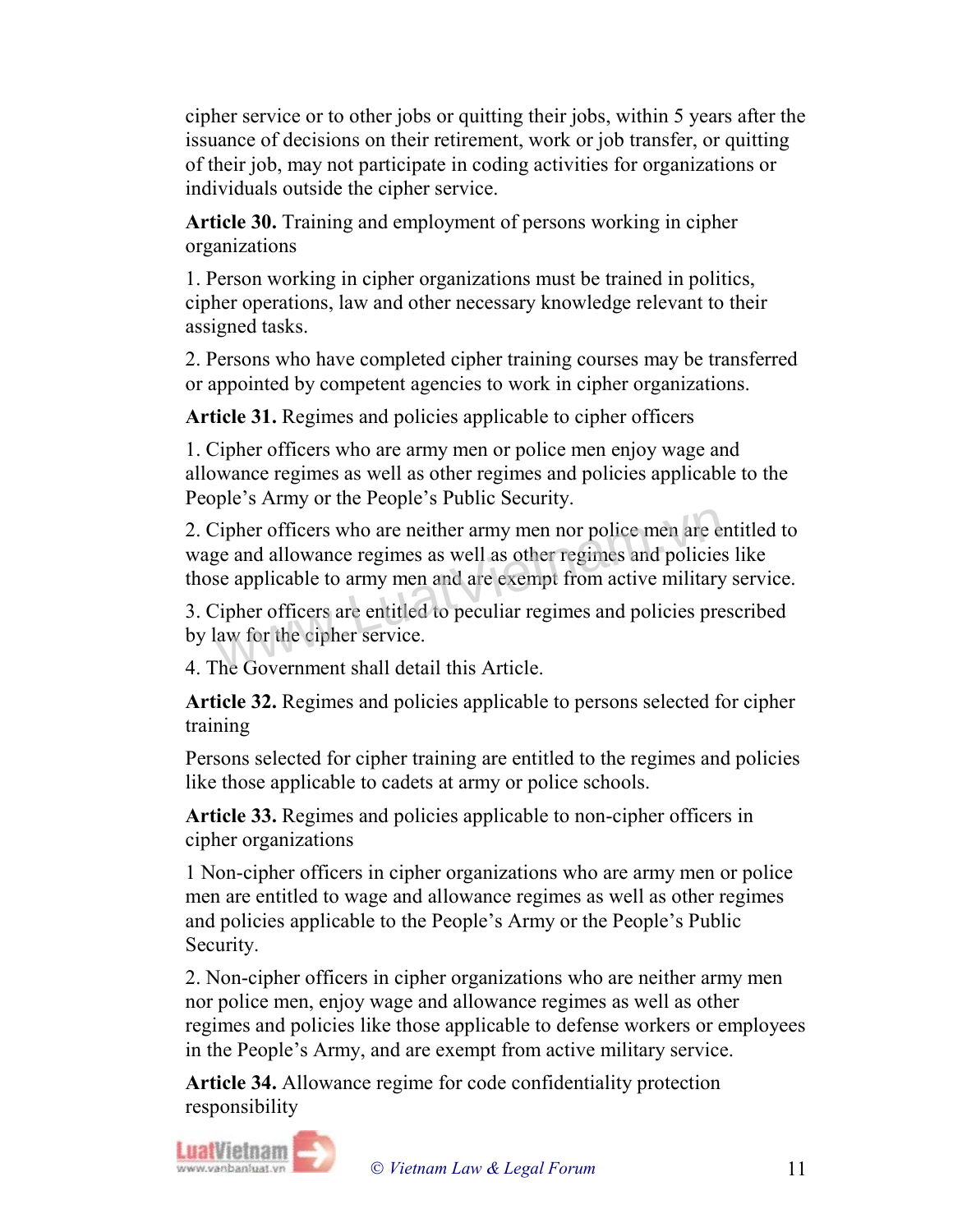Persons working in cipher organizations are entitled to an allowance regime for code confidentiality protection responsibly stipulated by the Government.

Article 35. Regimes and policies applicable to cipher officers who are neither army men nor police men when they retire, are transferred out of the cipher service or give up their jobs

1. When retiring, cipher officers who are neither army men nor police men are entitled to the following interests:

a/ The pension regime prescribed by law;

b/ Being given conditions to stabilize their lives by local administrations at their place of residence;

c/ Medical examination and treatment according to the health insurance regime at military or civil medical establishments.

2. When being transferred out of the cipher service, cipher officers who are neither army men nor police men are entitled to the following interests:

a/ Having their wage level at the time of transfer reserved for at least 18 months;

b/ In case they are transferred back to the cipher force as required, their duration of working outside the cipher service will be counted as continuous working time for rank promotion and wage raise consideration and working seniority calculation; The army first not ponce first are entitled to the following mea-<br>laving their wage level at the time of transfer reserved for at leads.<br>this,<br>a case they are transferred back to the cipher force as required<br>ation of worki

c/ When retiring, the working seniority allowance calculated based on the working duration in a cipher organization at the time of transfer will be added to the average monthly wage for pension calculation.

If the pension calculated at the time of retirement is lower than the pension calculated at the time of transfer, they are entitled to the pension calculated at the time of transfer.

3. Cipher officers who are neither army men nor police men, when giving up their jobs while having not yet fully satisfied the retirement conditions, are entitled to the following interests:

a/ Job creation allowance, lump-sum job severance allowance and the social insurance regime as provided for by law;

b/ Being given conditions to stabilize their lives by local administrations of their place of residence;

c/ Hospital fee exemption or reduction according to regulations of the Minister of National Defense when they have medical examination and